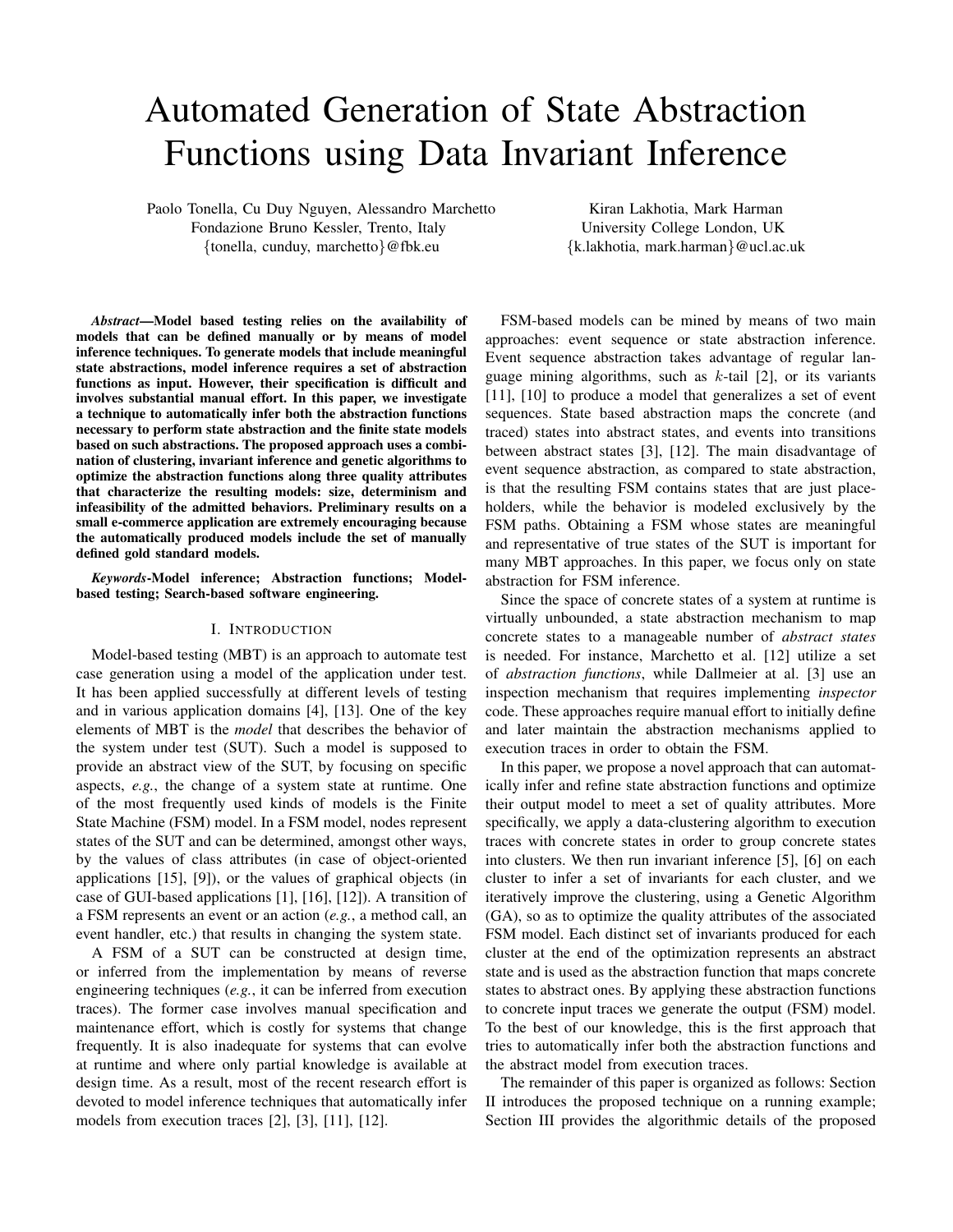technique; Section IV discusses some preliminary experimental data, collected on the running example. The last section is devoted to conclusions and future work.

# II. MOTIVATING EXAMPLE AND DEFINITIONS

In this section we explain why the problem of defining an abstraction function for state based model inference is intrinsically a multi-objective optimization problem. We do so by resorting to a running example, the *Cart* web application (204 Java LOC; 4 classes). Although *Cart* is an extremely simplified example of a rich-client web application, it holds many of the key traits of existing e-commerce web applications.

*Cart* provides the typical client side operations implemented to handle the shopping cart of an e-commerce web application. Users can add or remove items to the shopping cart and they can eventually check-out, by moving to a payment procedure. The client side events that trigger such operations are respectively *add*, *rem* and *pay*. The client side state consists of a variable N, holding the number of items currently in the cart. N is assigned the value −1 (*null*) when a user moves to the payment procedure.

TABLE I FOUR EXECUTION TRACES FOR THE *Cart* APPLICATION.

| <b>EVENT</b> | N              | <b>EVENT</b> |     | <b>EVENT</b> |                |
|--------------|----------------|--------------|-----|--------------|----------------|
| <b>START</b> |                | <b>START</b> |     | <b>START</b> |                |
| add          |                | add          |     | add          |                |
| add          | $\mathfrak{D}$ | add          | 2   | rem          |                |
| rem          |                | add          | 3   | add          |                |
| pay          | -1             | add          |     | rem          |                |
| <b>START</b> |                | rem          | 3   | add          |                |
| add          |                | add          |     | add          | $\mathfrak{D}$ |
| pay          | -1             | pay          | - 1 | pay          |                |

Table I shows the traces associated with four user sessions of *Cart*. In the first session, the user adds an item to the (initially empty) shopping cart, adds another item, removes an item and then pays for the remaining item. The other user sessions in the table read similarly.

TABLE II OPTIMAL (TOP) AND SUB-OPTIMAL (BOTTOM) ABSTRACTION FUNCTIONS FOR THE *Cart* APPLICATION.

|    | A1 $f(N) := \{(N \ge 0), (N = -1)\}\$                         |
|----|---------------------------------------------------------------|
| A2 | $f(N) := \{(N = 0), (N \ge 1), (N = -1)\}\$                   |
| A3 | $f(N) := \{(N = 0), (N = 1), (N \ge 2), (N = -1)\}\$          |
| A4 | $f(N) := \{(N = 0), (N = 1), (N = 2), (N \ge 3), (N = -1)\}\$ |
|    | A5   $f(N) := \{(0 \le N \le 1), (N \ge 1), (N = -1)\}\$      |
| A6 | $f(N) := \{(N = 0), (N \neq 0)\}\$                            |

Table II shows some examples of *state abstraction functions* that can be applied to the traces of *Cart* to obtain a finite state model of the web application client.

Definition 1 (State abstraction function). *A state abstraction function is a mapping from the space of the concrete states to the powerset of the abstract states:*  $f: C \rightarrow 2^S$ , where C is *the set of all concrete state values and* S *is the set of abstract states.*

The abstraction function A1 maps the concrete states of variable N to a subset of the two abstract states  $\{S_1, S_2\}$ . The first abstract state  $S_1$  is included in the set of abstract states returned by  $f$  if  $N$  is greater than or equal to zero.  $S_2$ is included if  $N$  is  $-1$ . Abstraction function A5 includes the first abstract state  $S_1$  if N is zero or 1, the second abstract state  $S_2$  if N is greater than or equal to 1, and the third abstract state if  $N$  is  $-1$ .

Notice that some of the abstraction functions in Table II are *deterministic*, *i.e.*, they always return a singleton set. In other words, they partition the concrete state space. This is true of abstraction functions A1−A4 and of A6. Abstraction function A5 is non-deterministic in that it returns a set of states which include the abstract states  $S_1$  and  $S_2$  when N is equal to 1.

If we apply the six abstraction functions in Table II to a representative set of traces for the *Cart* application, which includes the traces in Table I, we obtain the six finite state models in Figure 1. When A1 is used, all concrete states reached after *add* or *rem* transitions satisfy the condition of  $S_1$ ,  $N \geq 0$ , but not that of  $S_2$ ,  $N = -1$ . Hence, the transitions labeled *add*, *rem* in Figure 1.A1 are self-transitions of the abstract state  $S_1$ . When transition *pay* is executed, the value of N becomes  $-1$ , which is mapped to  $S_2$ . Hence the transition from  $S_1$  to  $S_2$  labeled *pay*.

When abstraction function A5 is used to process the last trace in Table I, transition *rem* is triggered twice in a concrete state where  $N = 1$ , resulting in  $N = 0$ . The source state for this transition is  $f(1) = \{S_1, S_2\}$ , *i.e.*, either state  $S_1$  or  $S_2$ . The target state for this transition is  $f(0) = \{S_1\}$ , *i.e.*, state S<sup>1</sup> only. Hence, two abstract transitions labeled *rem* must be added to the model, a self transition in  $S_1$  and a transition from  $S_1$  to  $S_2$ . As another example, the transition *add* produces a non-deterministic transition from  $S_1$  to both  $S_1$  and  $S_2$  if N is initially zero (this happens initially in all traces of Table I), because  $N = 1$  satisfies both abstract states  $S_1$  and  $S_2$ .

To complete the finite state model in Figure 1, each concrete transition from the execution traces is mapped to a set of abstract transitions that are represented as labeled edges in the model. Specifically, given the concrete transition  $C_1 \rightarrow_e C_2$ from concrete state  $C_1$  to concrete state  $C_2$ , triggered by event e, transitions  $S_1 \rightarrow_e S_2$  are added to the model for all pairs  $\langle S_1, S_2 \rangle \in f(C_1) \times f(C_2).$ 

If we compare the quality of the finite state models  $A1-A6$ from Figure 1, we can notice that there are several dimensions to consider. First of all the *size*. Some models are smaller and easier to understand, some are larger and more complex. The degree on non-determinism of the model is another important quality attribute. Deterministic models are capable of discriminating the effects of a transition better than nondeterministic models, which admit multiple possible effects. It should be noted that using a deterministic abstraction function does not ensure that the resulting model is deterministic. For instance, the abstraction function A2 is deterministic, but the associated model (see Figure 1.A2) has one non-deterministic transition, associated with the event *rem* occurring in state  $S_2$ . In fact, the concrete state  $N = 1$  belongs to  $S_2$ , but also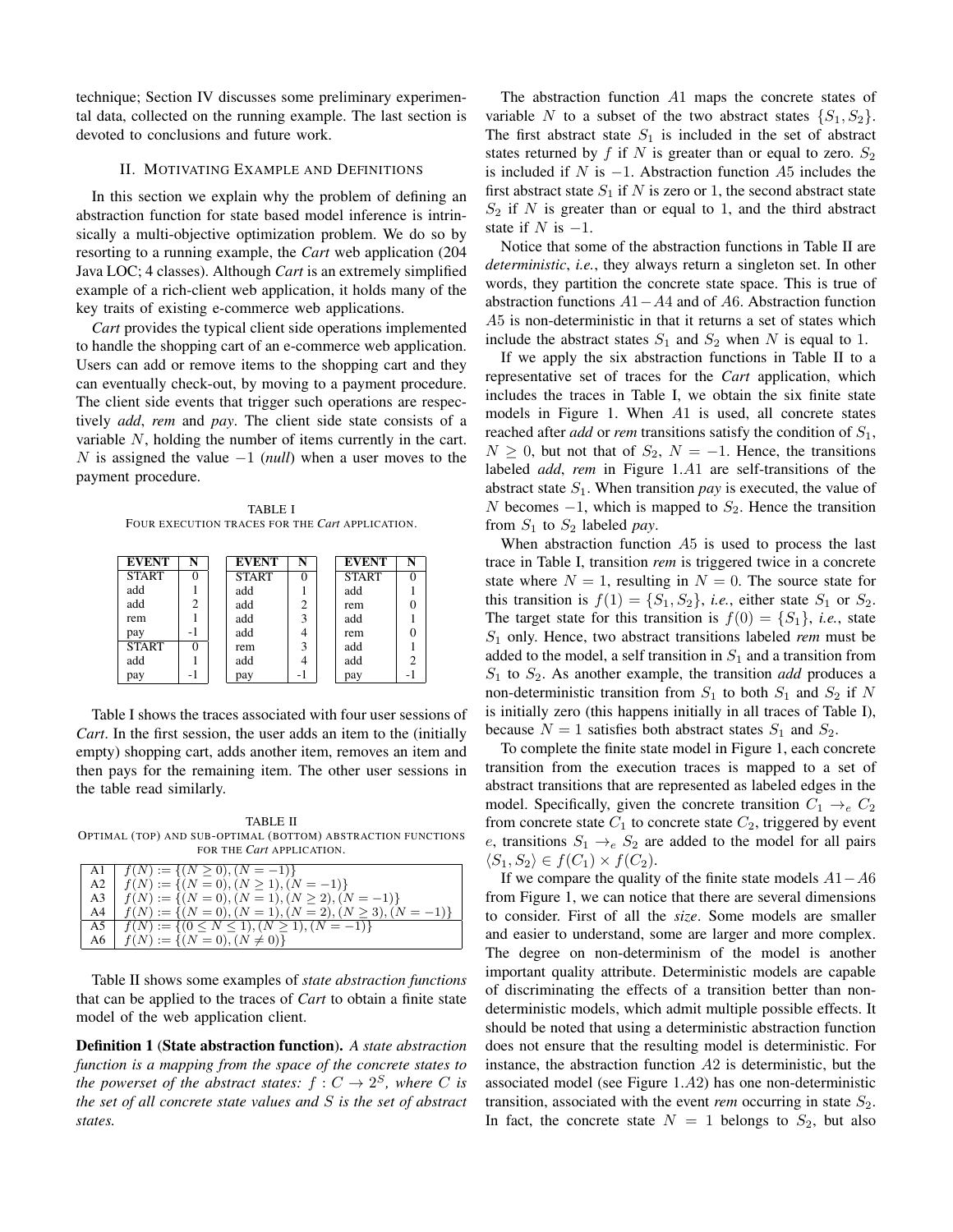

Fig. 1. Finite state models obtained by applying the abstraction functions in Table II.

 $N = 2$  (and any concrete value greater than or equal to 1) is mapped to the same abstract state. When *rem* is executed in the first concrete state  $(N = 1)$ , the target state will be  $S_1$ , the state returned by  $f(0)$ , while from the second concrete state  $(N = 2)$  another abstract state is returned:  $S_2$ , the only element of  $f(1)$ .

Another quality dimension, which is extremely important when models are used for testing, is the degree of *overapproximation* of the model. In fact, the model might admit more behaviors than the system being modeled. This is a major problem for model-based testing, since the infeasible behaviors admitted by the model might be regarded as testing targets which will never be achieved. Determining that they are unachievable targets is undecidable in the general case. Even for the many practical cases in which infeasibility can be decided, the manual effort usually involved in such assessment can be substantial. Model A1 in Figure 1 admits several infeasible behaviors, associated with the execution of *rem* in state  $S_1$  when the actual concrete state is  $N = 0$ . In fact, the item removal operation is disabled in the *Cart* application if no item is present in the cart. Models  $A2 - A4$  resolve this issue, since they do not allow any *rem* operation in the initial state  $S_1$ , where N is zero.

# *A. Quality of the finite state models*

In this section we introduce three metrics that can be used to characterize the multi-dimensional quality of a finite state model obtained through state abstraction. It should be noted that these metrics are just one way to quantify the intuitive notion of model quality, as introduced in the previous section. Alternative metrics could be defined to capture the same quality attributes. Moreover, our definition of the metrics in this paper is such that lower values are preferred to higher ones. Hence, the model inference problem can be reduced to a multi-objective minimization problem.

For the *size* quality attribute, we use the metric SIZE:

Definition 2 (SIZE). *Size of a finite state model is the number of states that the model has.*

An alternative characterization of this quality attribute might

count the number of transitions, instead of the states, or, *e.g.*, the number of independent paths. The simple quality characterization offered by our SIZE metrics has been found to be always adequate for the models investigated in our experiments. The size of models  $A1 - A6$  in Figure 1 is (2, 3, 4, 5, 3, 2).

For the quality attribute associated with the degree of *nondeterminism*, we use the metric NDET:

Definition 3 (NDET). *NDET of a model is the number of non-deterministic transitions in the model. A transition from a state is non-deterministic if by following it more than one target state is admitted by the model.*

We have a non-deterministic transition whenever it is associated with more than one target state when executed from a given state. For instance, *rem* executed in state  $S_2$  of model A2 (see Figure 1) may lead to  $S_1$  or  $S_2$ , hence it contributes to an increased value of NDET. Since this is the only nondeterministic transition of A2, the final value of NDET for A2 is 1. As another example, for A5 NDET is equal to two, because of the transition *rem* in state  $S_2$  and of the transition *add* in  $S_1$ .

For the quality attribute associated with the degree of *overapproximation* we use the metric INFEAS<sub>k</sub>:

**Definition 4** (INFEAS<sub>k</sub>). *INFEAS<sub>k</sub> of a model is the number of infeasible execution sequences among all possible sequences of length 1 to* k *generated from the model.*

Since in general the number of infeasible sequences admitted by a model is infinite (see A1 in Figure 1 where any sequence of *rem* transitions alone is infeasible), we consider only sequences up to a maximum length  $k$ . Once these are generated, we determine whether they are feasible or not by executing them against the system being modeled. If the system does not accept them (*e.g.*, by returning an error), the sequence is regarded as infeasible. Since the number of sequences up to length  $k$  increases exponentially with k, in practice relatively small values of  $k$  can be used. Of course, keeping  $k$  as high as possible given the computational resources available, ensures that the quality of models is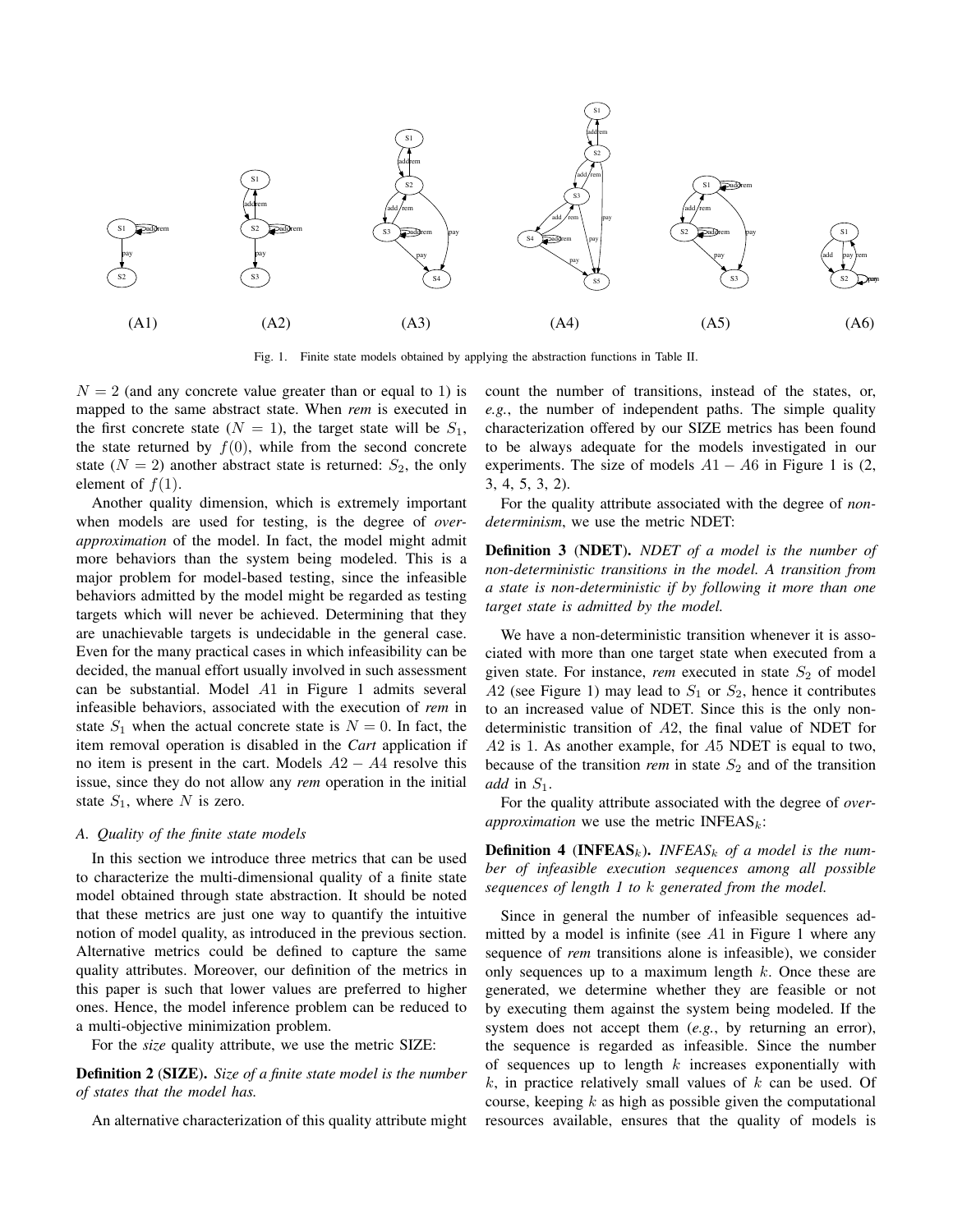discriminated using a larger sample of sequences. In our experiments we used a value of  $k = 7$ . Another difficulty with this metric is the assessment of infeasibility for a specific sequence, among those having a length between 1 and  $k$ . In fact, the system might reject a sequence in a given execution context (*e.g.*, for a given parameter or input value), but it may accept it in another one. In general, such assessment is undecidable, hence we recognize that in practice this metric can only be approximated. Its precise value will be unknown for arbitrary systems. However, in our experiments we found that the approximations introduced by small values of  $k$ , and by the heuristic assessment of infeasibility, do not affect the usability of this metric for the purpose of making comparative evaluations of the quality of alternative models produced by automated state abstraction.

TABLE III QUALITY METRICS FOR THE FINITE STATE MODELS IN FIGURE 1.

| Model          | <b>SIZE</b> | <b>NDET</b> | INFEAS <sub>7</sub> |
|----------------|-------------|-------------|---------------------|
| A <sub>1</sub> | 2           |             | 186                 |
| A2             |             |             | 58                  |
| A <sub>3</sub> |             |             | 16                  |
| A4             |             |             |                     |
| A5             |             |             | 186                 |
| A6             |             |             | 337                 |

Table III shows the values of the quality metrics for the finite state models in Figure 1. Since one model could be better than another model in one dimension, but not in another, we resort to the notion of *dominance* to define a *set* of optimal models (*i.e.*, the Pareto-front in multi-objective optimization). We say model  $M_1$  *dominates* model  $M_2$  ( $M_1 \prec M_2$ ) if along all dimensions  $M_1$  is better than or equal to  $M_2$  (with at least one dimension on which a strict inequality holds):

$$
M_1 \prec M_2 \quad \text{iff} \quad \text{SIZE}(M_1) \le \text{SIZE}(M_2) \land
$$
  
\n
$$
\text{NDET}(M_1) \le \text{NDET}(M_2) \land
$$
  
\n
$$
\text{INFEAS}_k(M_1) \le \text{INFEAS}_k(M_2) \land
$$
  
\n
$$
\text{(SIZE}(M_1) < \text{SIZE}(M_2) \lor
$$
  
\n
$$
\text{NDET}(M_1) < \text{NDET}(M_2) \lor
$$
  
\n
$$
\text{INFEAS}_k(M_1) < \text{INFEAS}_k(M_2))
$$

The Pareto front of the *optimal* models is then defined as the set of non-dominated models. In our running example (see Table III) the following dominance relations hold: A1  $\prec$  A5, A1  $\prec$  A6, A2  $\prec$  A5. Hence, models A1 – A4 are nondominated; when compared between each other, none of them is superior to the other in all dimensions. For instance, A1 has a smaller size and number of non-deterministic transitions than all the other models, but it is the worst in terms of infeasible sequences.  $A2 - A4$  are equal for what concerns the degree of non-determinism, but while their size increases, making them increasingly more complex, the number of infeasible sequences is correspondingly reduced. Hence, a compromise must be made, in this case between size of the model and number of infeasible behaviors admitted by the model.

## III. APPROACH

Our approach aims at automatically generating abstraction functions that can be used for state-based model inference. Abstraction functions are obtained by applying data invariant inference (*e.g.*, Daikon [6]) to the concrete states observed in the execution traces. A *concrete state* is a variable-value mapping observed at a given execution point. In practice, projections of the actual concrete states (instead of complete concrete states) might be traced, for scalability reasons. Concrete states can be represented as tuples of values, where the position in the tuple determines the related state variable. The tuple representation of concrete states is used by the clustering algorithms. For instance, the initial concrete state of *Cart* is always  $N = 0$  (tuple  $\langle 0 \rangle$ ), hence the invariant  $(N = 0)$  can be easily determined if data invariant inference is applied to the initial state appearing in all available traces. However, in the general case, data invariant inference is applied to a collection (a *multiset*) of concrete states (tuples). Hence, the problem is how to find cohesive groups of concrete states to be considered together during invariant inference.

The problem can be formulated as a *partitioning* problem over the space of the concrete states: *Given a set of concrete states, find a partition such that the invariants obtained from each subset in the partition produce an optimal model when used as abstraction functions*.

The number of possible partitions is exponential with the size of the concrete state space. Hence it cannot be explored exhaustively. Moreover, the relation between a given partition and the optimality of the resulting model is so indirect that no analytical solution can be found. Hence, we turn to Search Based Software Engineering (SBSE) to find an approximate solution to the problem [8], [7]. Specifically we use clustering to produce an initial set of candidate solutions which is then evolved by a multi-objective genetic algorithm.

#### *A. Algorithm*

Algorithm 1 shows the key steps for the computation of invariants, associated with clusters of concrete states, and for the optimization of such invariants, in terms of the multidimensional quality metrics of the associated models.

Clustering is applied initially (at Step 2), to seed the genetic algorithm used for multi-objective optimization with a reasonably good starting solution. In fact, the space of possible partitions is so large (exponential with the number of concrete states) that a randomly generated partition would require substantially more optimization effort than a solution obtained from clustering, in which cohesive groups of concrete states are already formed. Any clustering algorithm can be used in this step. We experimented with both agglomerative clustering and  $k$ -means, as implemented in the Weka<sup>1</sup> data mining library. To obtain a diverse population of initial individuals, clustering parameters have been varied so as to produce multiple clustering solutions. For instance, with  $k$ -means this involves varying the value of  $k$ ; with agglomerative clustering it involves varying the cut level.

In Step 3, each partition produced by clustering is encoded as a sequence of integers. Such a sequence represents the chromosome of the individuals that are evolved

<sup>1</sup>http://www.cs.waikato.ac.nz/ml/weka/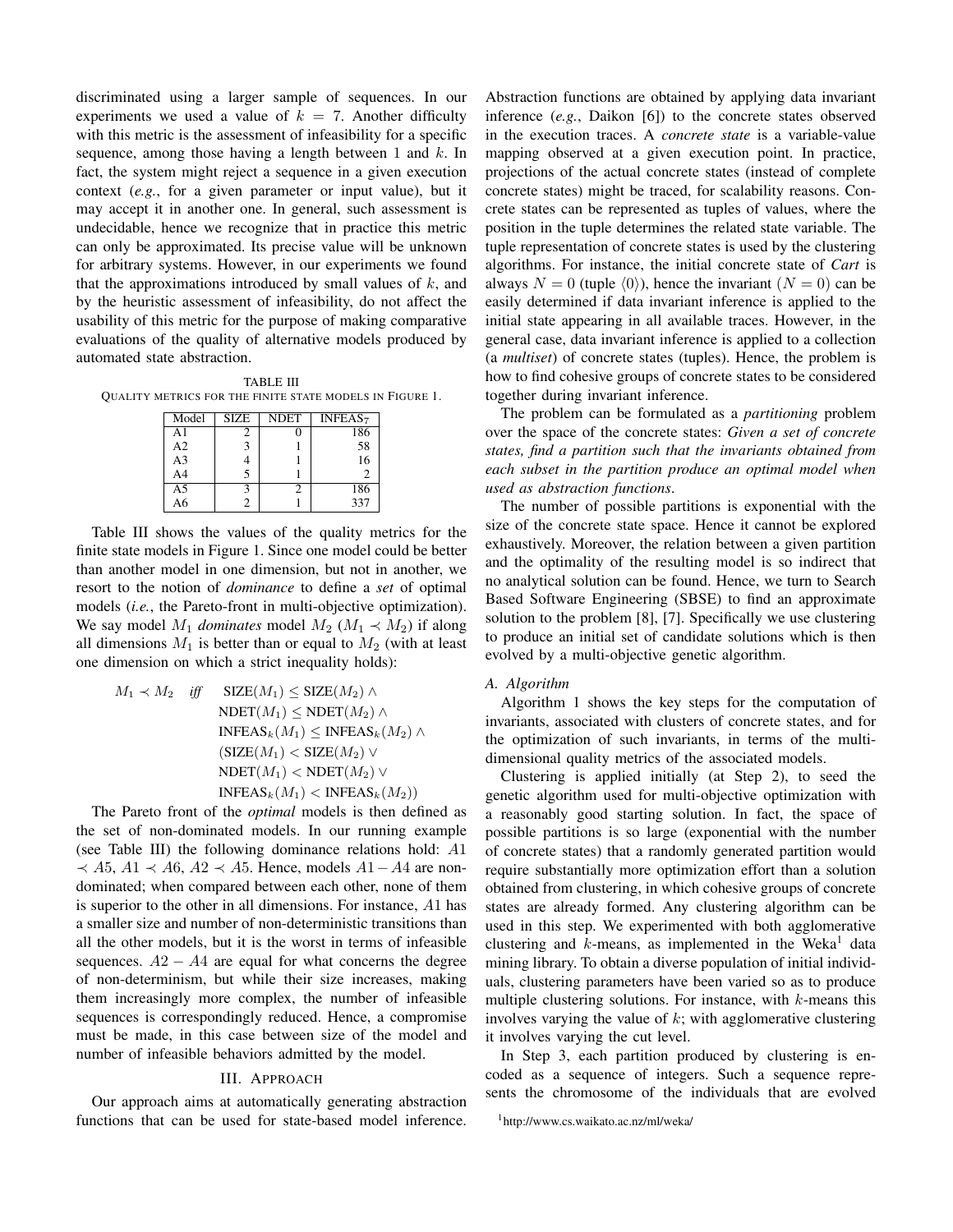## Algorithm 1 Abstraction function inference

- **Input** T: execution traces; each trace  $t \in T$  is a sequence of pairs  $\langle e, c \rangle$ , where e is an event and  $c : X \to V$  is a concrete state, i.e., a variable-value  $(X \to V)$  map
- **Output** set of  $\{I_1(X), I_2(X), ...\}$ : set of optimal state abstraction functions, each a set of boolean predicates defined over variables  $\boldsymbol{X}$
- 1: Let  $C := \langle c_1, ..., c_n \rangle$  be the set of all unique concrete states appearing in T
- 2: Apply clustering to partition  $C$  into the cohesive subsets  $C_1, C_2, ...$
- 3: Encode each partition as a sequence of integers  $ch = \langle i_1, ..., i_n \rangle$
- 4: Seed the initial population *Pop* with the partitions (individuals) ch
- 5: while search budget still available do
- 6: Compute the invariants  $I_1, I_2, \dots$  for the clusters  $C_1, C_2, \dots$  of each individual ch
- 7: Optimize the invariants
- 8: Generate a model  $M$  for each individual  $ch$  using its state invariants  $I_1, I_2, \ldots$
- 9: Compute (SIZE(M), NDET(M), INFEAS<sub>k</sub>(M)) for each model M
- 10: Determine the non-dominated models and update the Pareto front
- 11: Apply genetic operators to evolve the current population *Pop* 12: end while
- 13: Return the Pareto front of optimal state abstraction functions

by the genetic algorithm. In the *Cart* example, we may get the following two partitions from clustering:  $P_1$  =  $\{\{N=0, N=1, N=2, N=3, N=4\}, \{N=-1\}\}\$  and  $P_2 =$  $\{\{N=0\}, \{N=1, N=2, N=3, N=4\}, \{N=-1\}\}\$ . Let  $C =$  $\langle N=-1, N=0, N=1, N=2, N=3, N=4 \rangle$  be the sequence of all concrete states. Then, partition  $P_1$  can be encoded as the following chromosome:  $ch_1 = \langle 2, 1, 1, 1, 1, 1 \rangle$ , meaning that the first concrete value of  $C$  is assigned to the second cluster of  $P_1$ , while all the other following values from  $C$  are assigned to cluster number 1. Similarly, if we encode  $P_2$  into a chromosome, we get:  $ch_2 = \langle 3, 1, 2, 2, 2, 2 \rangle$ .

In Step 6 we employ data invariant inference (specifically, Daikon<sup>2</sup>), to obtain a predicate (invariant) that characterizes each cluster of each individual. In our running example, we may obtain invariants ( $N \geq 0$ ) and  $(N = -1)$  for the two clusters of  $P_1$ ;  $(N = 0)$ ,  $(N > 0)$  and  $(N = -1)$  for the three clusters of  $P_2$ . It should be noted that Daikon must be applied to the *multiset* (where repeated occurrences of the same value are permitted) of concrete states that belong to each cluster, such that the multiplicity of occurrence of each state value is taken into account in the measure of confidence that is internally used by Daikon to filter the candidate invariants.

Based on our experience with the invariants inferred by Daikon for clusters of concrete states, we found it useful to apply the following invariant optimizations (at Step 7):

- Whenever two clusters have the exact same invariants, they are merged and regarded as a single cluster with the given invariant.
- Whenever the invariants  $I_1$ ,  $I_2$  of two clusters are satisfied

<sup>2</sup>http://groups.csail.mit.edu/pag/daikon/

by the exact same set of concrete states, the two clusters are merged into one and associated with the invariant  $I_1 \vee I_2$ .

• If the model generated from the set of invariants  $I_1, I_2, \dots$ contains pairs of nodes  $\langle n_1, n_2 \rangle$  that can be merged according to the k-tail principle [2] (*i.e.*, they cannot be distinguished based on the paths of length  $k$  that start from them), the pairs of invariants  $I_{n_1}, I_{n_2}$  associated with two such nodes are replaced by  $I_{n_1} \vee I_{n_2}$  and the corresponding clusters are merged.

Once invariants are available for the clusters of each individual, we use them as the abstraction functions needed for state-based model inference (Step 8). Concrete states in the available execution traces are mapped to abstract states by determining which invariants they satisfy. Transitions are added to the inferred model for each action reported in the traces. For an action between a source concrete state and a target concrete state, transitions are added between all abstract states satisfied by the source concrete state and all abstract states satisfied by the target concrete state. An example of this construction is reported in Section II for the *Cart* application.

Models for the current population *Pop* are evaluated using the quality metrics SIZE, NDET and INFEAS<sub>k</sub> (Step 9). These metrics have been described and motivated in Section II. In Step 10, optimal solutions (*i.e.*, non-dominated solutions) are recorded in the Pareto-front, which is eventually returned by the algorithm (at Step 13).

Step 11 applies genetic operators to evolve the current population of individuals. First, a selection operator is used to produce a new population in which individuals associated with good quality metrics SIZE, NDET and INFEAS<sub>k</sub> are preserved, while individuals with poor metric values are discarded. We adopted pairwise tournament selection, in which the dominance relation is used to decide the winner of the tournament. After selection, surviving individuals are mutated and crossed-over, to explore alternative partitions of the concrete state space. We used the following mutation operators:

- MOVE: Randomly re-assign a concrete state to a different (existing or new) cluster.
- **MERGE**: Merge two randomly chosen clusters.
- **SPLIT**: Split a cluster into two, by randomly assigning concrete states to either of the two new clusters.

All three operators could be improved by taking into account the distance between concrete states used by clustering. For instance, MOVE may choose the closest cluster for the concrete state being re-assigned, instead of a random cluster. MERGE may select the two closest clusters, instead of two randomly selected clusters. SPLIT may re-apply clustering to the cluster being split, to obtain two or more new sub-clusters. We intend to investigate these variants in our future work.

With respect to crossover, we use a standard single-point crossover. Given our representation of the chromosomes as a sequence of integers, a single-point crossover ensures only valid partitions of concrete states are generated.

The algorithm terminates when the search budget is over (see Step 5). This can be expressed in terms of maximum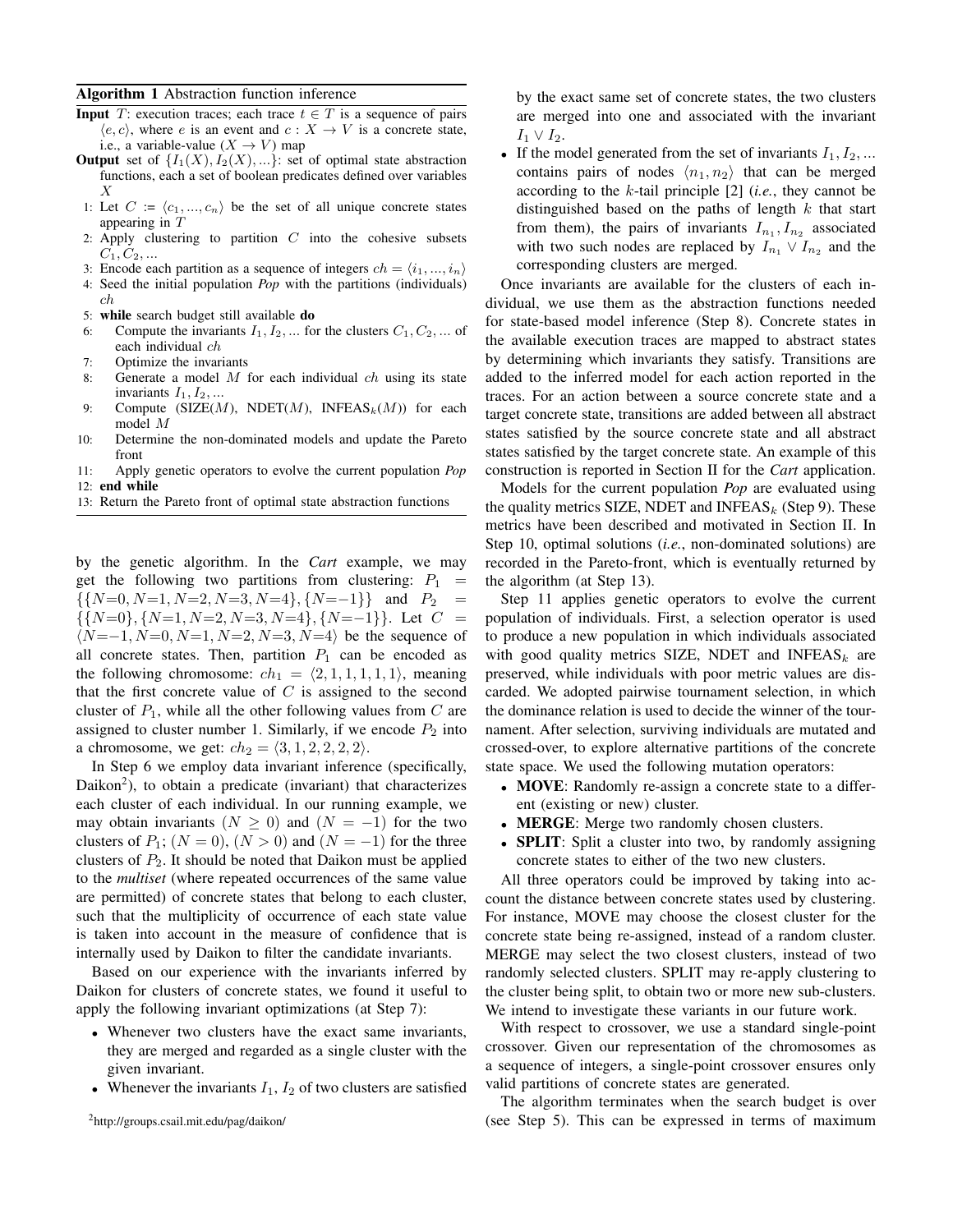number of fitness evaluations allowed or a time out for the algorithm. Another alternative is to stop the search when no improvement is observed (no change in the Pareto-front) during the last  $G$  generations.

### IV. CASE STUDY

We experimented with the simple application *Cart*, presented in Section II, where it is used as a running example, for a preliminary validation of our approach. The aim of our experiments was to answer the following research questions: RQ1 (Role of optimization): *How does the Pareto-front produced by the genetic algorithm differ from the initial solution produced by clustering alone?*

RQ2 (Quality): *What is the quality of the models produced by our approach, compared to manually defined models of the same application?*

The first research question, RQ1, deals with the contribution of the genetic algorithm to the computation of the optimal abstraction functions. The question is whether clustering alone (*i.e.*, clustering followed by invariant inference and invariant optimization) is enough to produce the final abstraction functions returned by the proposed algorithm. To answer this research question we compare the Pareto front available immediately after clustering to the one returned by the algorithm at the end of its execution. Specifically, we measure the number of dominated solutions in the initial Pareto front and the number of new solutions in the final Pareto front.

The second research question involves a user-centric assessment of the quality of the returned models. The question is whether a manually defined Gold Standard (GS) model for the subject application is similar to, or substantially different from the optimal models produced by the proposed algorithm. To answer this question, three of the authors of this paper agreed on the abstraction functions for the subject application (to avoid any bias, this was done before running our algorithm). The GS FSMs for Cart are reported in Figure 1, models  $A1 - 4$ . After executing the abstraction function inference algorithm, we determined the position of the GS FSMs with respect to the Pareto front produced by the algorithm, to see if the GS belongs to the Pareto-front, i.e., whether the proposed approach can produce the manually defined models by automatically inferring the abstraction functions.

## *A. Experimental Setup*

For the validation study carried out in this paper we used the agglomerative hierarchical clustering algorithm available in Weka. In order to obtain a diverse set of initial clusters with which to seed the genetic algorithm, we ran Weka 10 times, varying the number of output clusters so that we ended up with 10 different clusters of concrete states. Each cluster was generated using the following Weka settings: Number of clusters,  $-N$ , one of  $[2, ..., 10]$ , link type  $-L = Single$ , distance function  $-A = weka.core.Euclidean Distance$  –  $R$  first – last.

The GA was then configured to maintain a population of 100 candidate solutions. After each generation 10 parents were

select for reproduction using a pairwise tournament selection. We applied a one-point crossover operator to the selected parents which produces 10 offspring solutions. Each offspring then had a 60% chance of being mutated. We randomly applied one of the three mutation operators described earlier. As described in Step 7 of Algorithm 1, we merge nodes that share the same  $k$ -tail as an additional optimization step. We chose  $k$  to be equal to 2 when merging nodes.

Our GA uses an elitist re-insertion strategy for updating the current population to the next generation. If an offspring dominates an existing member of the population (according to our quality metrics), then the old member of the population is replaced by the offspring. We also maintain a separate archive (*i.e.* the pareto front) for all non-dominated solutions the GA found during the duration of the search.

The GA was allowed to run for a maximum of 100 generations. If the Pareto front had not been updated in more than 20 generations (*i.e.* the search is likely to have stagnated), then the search was terminated. We repeated the GA runs 30 times, using different random number seeds, in order to reduce the risk of obtaining chance results.

### *B. Results and Discussions*

We first investigated the quality of the models generated by clustering alone. Initially every cluster corresponds to a state in the FSM. The FSM is then further optimized as described in Step 7 of Algorithm 1. Table IV shows the attributes of these optimized FSMs according to our three metrics.

TABLE IV RESULTS FOR RQ1-PART 1: THIS TABLE SHOWS THE DIFFERENT MODELS AND THEIR QUALITY ATTRIBUTES GENERATED BY CLUSTERING ALONE.

| SIZE           | $\overline{INFEAS_7}$ | NDET |
|----------------|-----------------------|------|
| $\overline{c}$ | 2137                  |      |
| 3              | 2137                  | 12   |
| 4              | 2137                  | 24   |
| 5              | 679                   | 40   |
| 6              | 679                   | 56   |
|                | 450                   | 78   |
| 8              | 58                    | 63   |
| 9              | 58                    | 89   |
| 10             | 14                    | 119  |
|                |                       |      |

TABLE V RESULTS FOR RQ1-PART 2: THIS TABLE SHOWS A COMPARISON BETWEEN MODELS GENERATED BY CLUSTERING IN COMBINATION WITH A GA AND CLUSTERING ALONE.

| Type                 | Avg. solutions<br>on Pareto front | Avg.<br>SIZE | Avg.<br>INFEAS <sub>7</sub> | Avg.<br>NDET |
|----------------------|-----------------------------------|--------------|-----------------------------|--------------|
| Clustering           |                                   | 6.00         | 927.67                      | 53.89        |
| Clustering<br>$+ GA$ | 3.13                              | 3.03         | 81.73                       | 1.13         |

One problem with using only clustering to generate the FSMs is that one has to decide the number of clusters *a priori*. If too few clusters are specified, the resulting model generalizes the behavior of an application too much. Thus, it is possible to generate many infeasible sequences from such models. This is illustrated by the second column in Table IV.